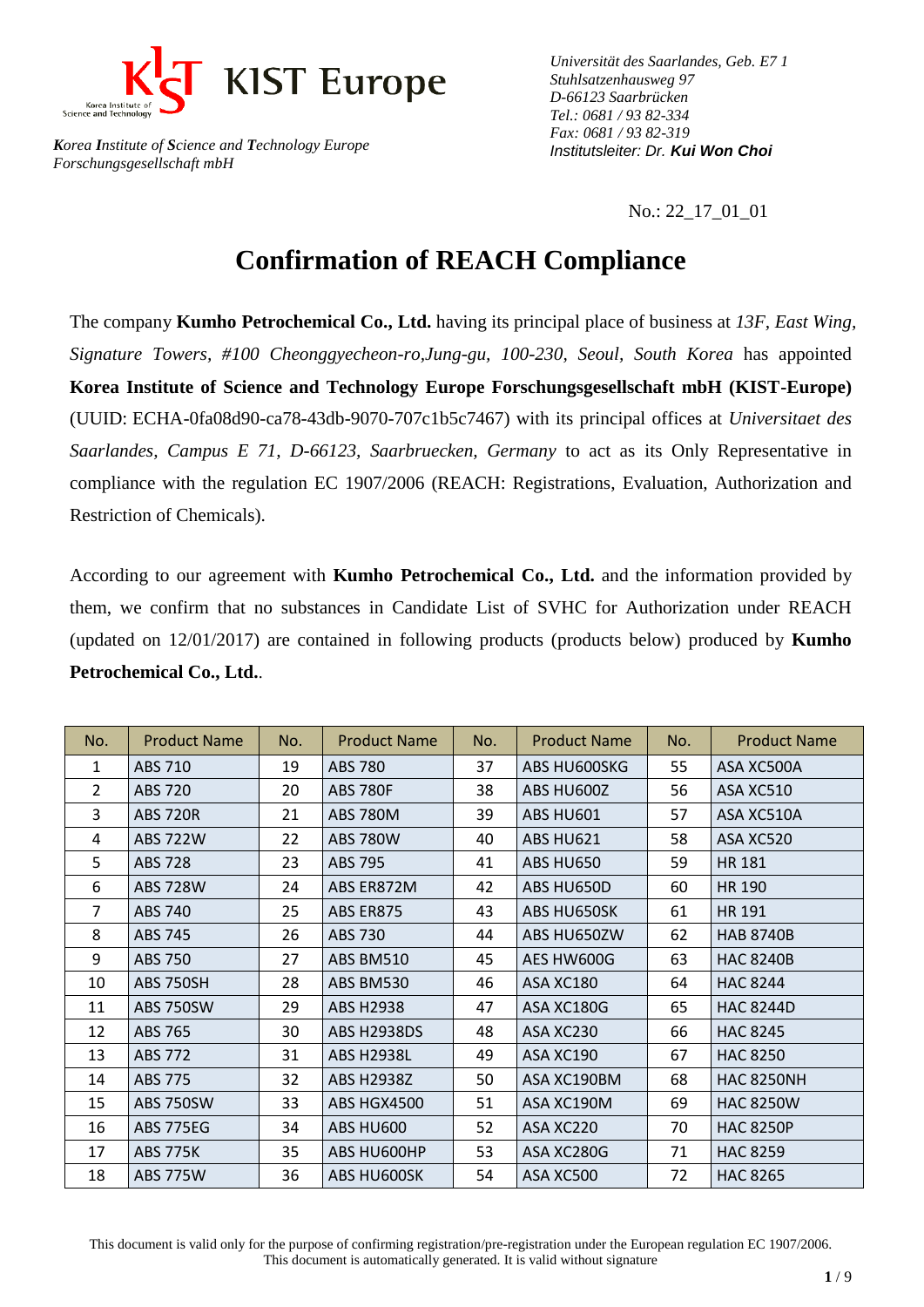

*Universität des Saarlandes, Geb. E7 1 Stuhlsatzenhausweg 97 D-66123 Saarbrücken Tel.: 0681 / 93 82-334 Fax: 0681 / 93 82-319 Institutsleiter: Dr. Kui Won Choi*

| No. | <b>Product Name</b> | No. | <b>Product Name</b> | No. | <b>Product Name</b> | No. | <b>Product Name</b> |
|-----|---------------------|-----|---------------------|-----|---------------------|-----|---------------------|
| 73  | <b>HAC 8265HR</b>   | 93  | <b>HFH 412</b>      | 113 | <b>HI 450PG</b>     | 133 | SAN 310CTR          |
| 74  | <b>HAC 8265P</b>    | 94  | <b>HFH 412H</b>     | 114 | <b>HI 450W</b>      | 134 | <b>SAN 315TR</b>    |
| 75  | <b>HAC 8270</b>     | 95  | <b>HFH 430U</b>     | 115 | <b>HI 490FB</b>     | 135 | <b>SAN 320A</b>     |
| 76  | <b>HAC 8270I</b>    | 96  | GP 125              | 116 | <b>HI 470R</b>      | 136 | <b>SAN 326</b>      |
| 77  | <b>HAC 8290NH</b>   | 97  | <b>GP 125E</b>      | 117 | MIB 237             | 137 | <b>SAN 326A</b>     |
| 78  | <b>HAG 5220</b>     | 98  | <b>GP 125EB</b>     | 118 | MIB MIB C           | 138 | <b>SAN 330</b>      |
| 79  | <b>HAM 8560A</b>    | 99  | <b>GP 125EI</b>     | 119 | MIB MIB IT          | 139 | <b>SAN 3301</b>     |
| 80  | <b>HAM 8560H</b>    | 100 | <b>GP 150E</b>      | 120 | EPS GN12            | 140 | <b>SAN 335T</b>     |
| 81  | <b>HAM 8560D</b>    | 101 | <b>GP 1501</b>      | 121 | EPS GN16            | 141 | <b>SAN 350</b>      |
| 82  | <b>HAM 8560L</b>    | 102 | <b>GP 150K</b>      | 122 | <b>EPS GN16B</b>    | 142 | <b>SAN 350A</b>     |
| 83  | <b>HSP 8350K</b>    | 103 | HI 425              | 123 | EPS GN20            | 143 | <b>SAN 350F</b>     |
| 84  | <b>HAN 8654</b>     | 104 | <b>HI 425E</b>      | 124 | <b>EPS GN20HC</b>   | 144 | SAN 350HM           |
| 85  | <b>HFA 451</b>      | 105 | <b>HI 425EH</b>     | 125 | EPS GN30            | 145 | SAN 350HW           |
| 86  | <b>HFA 456</b>      | 106 | <b>HI 425EP</b>     | 126 | <b>HA PNOD</b>      | 146 | <b>APH 1550F</b>    |
| 87  | HFA 700HT           | 107 | <b>HI 425ER</b>     | 127 | <b>HA PNOE</b>      | 147 | ABS H2938ZW         |
| 88  | <b>HFA 703</b>      | 108 | <b>HI 425ES</b>     | 128 | <b>HA PNSD</b>      | 149 | <b>ABS 780U</b>     |
| 89  | <b>HFA 705</b>      | 109 | <b>HI 425ESH</b>    | 129 | <b>SAN 300</b>      | 149 | <b>ABS 750HC</b>    |
| 90  | <b>HFA 707</b>      | 110 | <b>HI 425TV</b>     | 130 | <b>SAN 300A</b>     |     |                     |
| 91  | <b>HFH 402ND</b>    | 111 | <b>HI 425TVG</b>    | 131 | <b>SAN 300H</b>     |     |                     |
| 92  | <b>HFH 407</b>      | 112 | <b>HI 425TVL</b>    | 132 | <b>SAN 310TR</b>    |     |                     |

| ID             | <b>SVHCs</b> name                                                                                                      | EC No           | % in Product |
|----------------|------------------------------------------------------------------------------------------------------------------------|-----------------|--------------|
|                | $\alpha$ , $\alpha$ -Bis[4-(dimethylamino)phenyl]-4(phenylamino)naphthalene-1-<br>methanol(C.I.SolventBlue4)           | 229-851-8       | n/d          |
| 2              | N,N,N',N'-tetramethyl-4,4'-methylenedianiline (Michler's base)                                                         | 202-959-2       | n/d          |
| 3              | $1,3,5$ -tris $(2S)$<br>2R)-2,3-epoxypropyl]-1,3,5-triazine-2,4,6-<br>and<br>$(H, 3H, 5H)$ -trione ( $\beta$ -TGIC)    | $423 - 400 - 0$ | n/d          |
| $\overline{4}$ | Diboron trioxide                                                                                                       | 215-125-8       | n/d          |
| 5              | 1,2-bis(2-methoxyethoxy)ethane (TEGDME; triglyme)                                                                      | 203-977-3       | n/d          |
| 6              | 4,4'-bis(dimethylamino)-4"-(methylamino)tritylalcohol                                                                  | 209-218-2       | n/d          |
| $\overline{7}$ | $\text{Lead(II)}$ bis(methanesulfonate)                                                                                | 401-750-5       | n/d          |
| 8              | Formamide                                                                                                              | 200-842-0       | n/d          |
| 9              | [4-[4,4'-bis(dimethylamino)benzhydrylidene]cyclohexa-2,5-dien-1-<br>ylidene]dimethylammoniumchloride(C.I.BasicViolet3) | 208-953-6       | n/d          |
| 10             | 1,2-dimethoxyethane; ethylene glycol dimethyl ether (EGDME)                                                            | 203-794-9       | n/d          |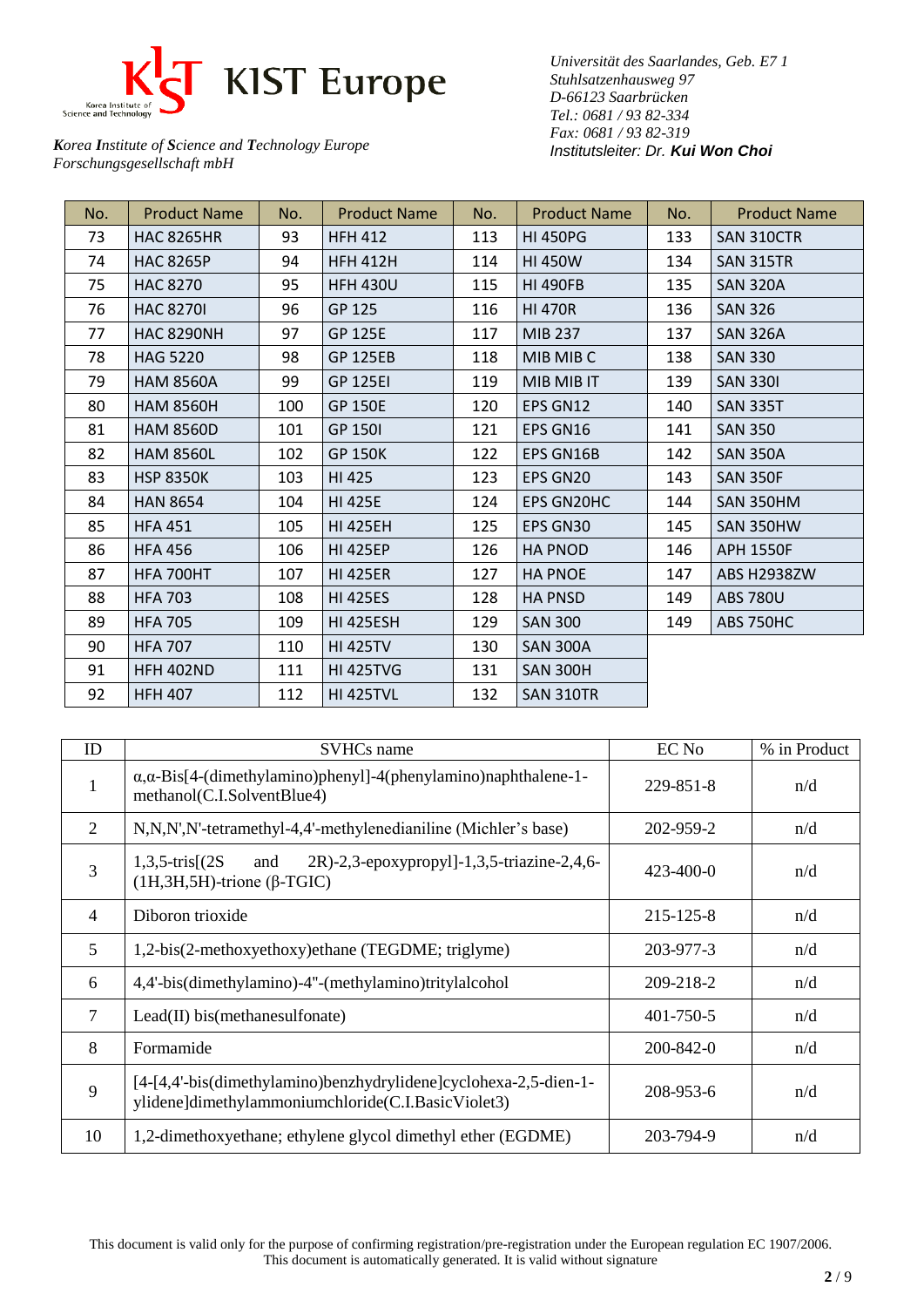

*Universität des Saarlandes, Geb. E7 1 Stuhlsatzenhausweg 97 D-66123 Saarbrücken Tel.: 0681 / 93 82-334 Fax: 0681 / 93 82-319 Institutsleiter: Dr. Kui Won Choi*

| 11 | $[4-[[4-anilino-1-naphthyl]]$<br>(dimethylamino)phenyl]methylene]cyclohexa-2,5-dien-1-<br>ylidene]dimethylammoniumchloride(C.I.BasicBlue26) | 219-943-6 | n/d |
|----|---------------------------------------------------------------------------------------------------------------------------------------------|-----------|-----|
| 12 | 1,3,5-Tris(oxiran-2-ylmethyl)-1,3,5-triazinane-2,4,6-trione (TGIC)                                                                          | 219-514-3 | n/d |
| 13 | 4,4'-bis(dimethylamino)benzophenone (Michler's ketone)                                                                                      | 202-027-5 | n/d |
| 14 | 4-(1,1,3,3-tetramethylbutyl)phenol                                                                                                          | 205-426-2 | n/d |
| 15 | N,N-dimethylacetamide                                                                                                                       | 204-826-4 | n/d |
| 16 | Phenolphthalein                                                                                                                             | 201-004-7 | n/d |
| 17 | Lead diazide, Lead azide                                                                                                                    | 236-542-1 | n/d |
| 18 | Lead dipicrate                                                                                                                              | 229-335-2 | n/d |
| 19 | 1,2-dichloroethane                                                                                                                          | 203-458-1 | n/d |
| 20 | Calcium arsenate                                                                                                                            | 231-904-5 | n/d |
| 21 | Dichromium tris(chromate)                                                                                                                   | 246-356-2 | n/d |
| 22 | 2-Methoxyaniline; o-Anisidine                                                                                                               | 201-963-1 | n/d |
| 23 | Pentazinc chromate octahydroxide                                                                                                            | 256-418-0 | n/d |
| 24 | Arsenic acid                                                                                                                                | 231-901-9 | n/d |
| 25 | Potassium hydroxyoctaoxodizincatedichromate                                                                                                 | 234-329-8 | n/d |
| 26 | Formaldehyde, oligomeric reaction products with aniline                                                                                     | 500-036-1 | n/d |
| 27 | Lead styphnate                                                                                                                              | 239-290-0 | n/d |
| 28 | Trilead diarsenate                                                                                                                          | 222-979-5 | n/d |
| 29 | Zirconia Aluminosilicate Refractory Ceramic Fibres                                                                                          |           | n/d |
| 30 | Bis(2-methoxyethyl) phthalate                                                                                                               | 204-212-6 | n/d |
| 31 | Aluminosilicate Refractory Ceramic Fibres                                                                                                   |           | n/d |
| 32 | Bis(2-methoxyethyl) ether                                                                                                                   | 203-924-4 | n/d |
| 33 | 2,2'-dichloro-4,4'-methylenedianiline                                                                                                       | 202-918-9 | n/d |
| 34 | Cobalt dichloride                                                                                                                           | 231-589-4 | n/d |
| 35 | 1,2-Benzenedicarboxylic acid, di-C6-8-branched alkyl esters, C7-<br>rich                                                                    | 276-158-1 | n/d |
| 36 | 1,2-Benzenedicarboxylic acid, di-C7-11-branched and linear alkyl<br>esters                                                                  | 271-084-6 | n/d |
| 37 | Strontium chromate                                                                                                                          | 232-142-6 | n/d |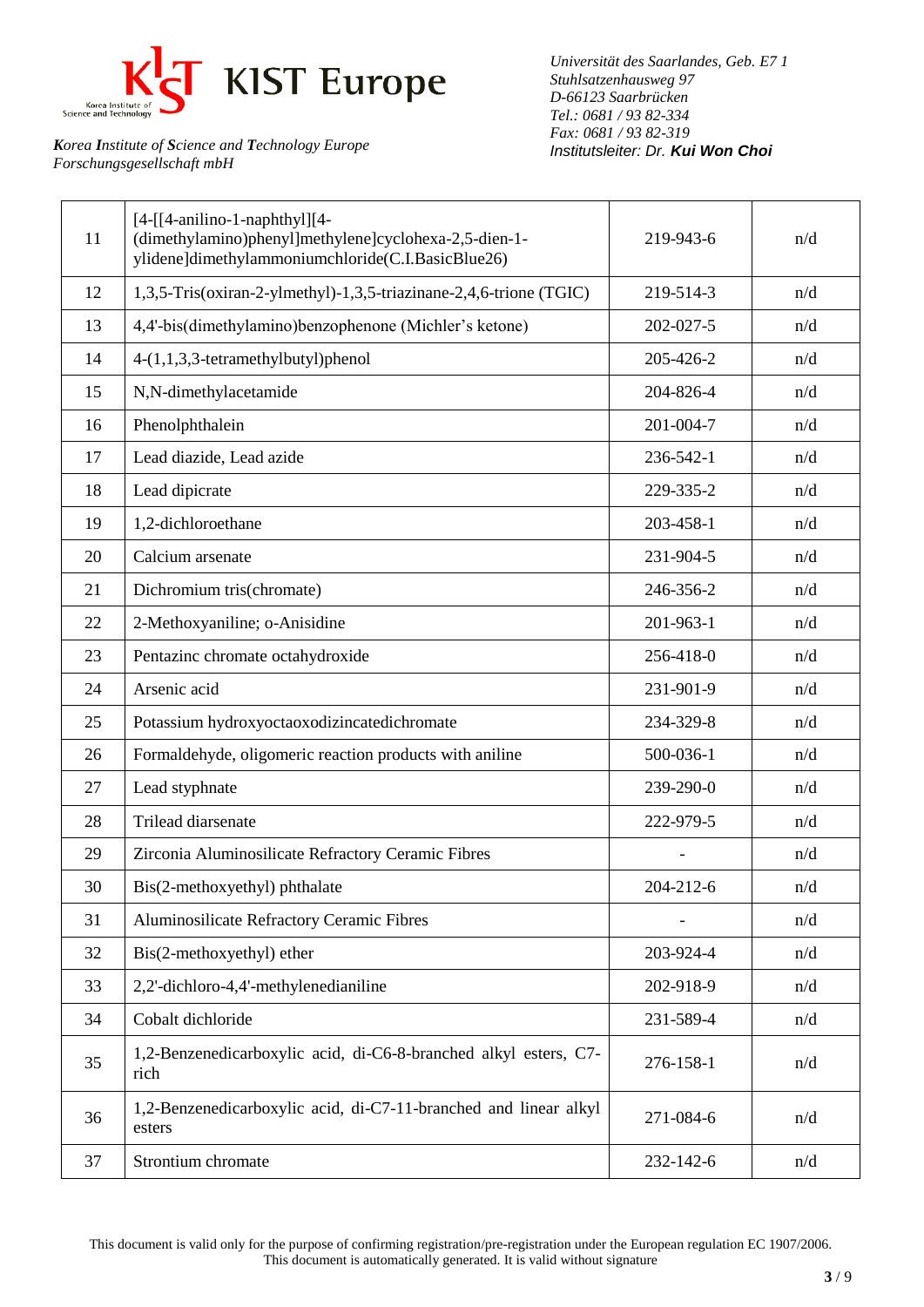

*Universität des Saarlandes, Geb. E7 1 Stuhlsatzenhausweg 97 D-66123 Saarbrücken Tel.: 0681 / 93 82-334 Fax: 0681 / 93 82-319 Institutsleiter: Dr. Kui Won Choi*

| 39<br>1,2,3-Trichloropropane<br>202-486-1<br>n/d<br>40<br>2-Ethoxyethyl acetate<br>203-839-2<br>n/d<br>206-114-9<br>41<br>Hydrazine<br>n/d<br>42<br>Cobalt(II) diacetate<br>200-755-8<br>n/d<br>43<br>Cobalt(II) sulphate<br>233-334-2<br>n/d<br>44<br>2-Ethoxyethanol<br>203-804-1<br>n/d<br>231-801-5 and |  |
|-------------------------------------------------------------------------------------------------------------------------------------------------------------------------------------------------------------------------------------------------------------------------------------------------------------|--|
|                                                                                                                                                                                                                                                                                                             |  |
|                                                                                                                                                                                                                                                                                                             |  |
|                                                                                                                                                                                                                                                                                                             |  |
|                                                                                                                                                                                                                                                                                                             |  |
|                                                                                                                                                                                                                                                                                                             |  |
|                                                                                                                                                                                                                                                                                                             |  |
| 45<br>Acids generated from chromium trioxide and their oligomers.<br>n/d<br>236-881-5                                                                                                                                                                                                                       |  |
| 203-713-7<br>46<br>2-Methoxyethanol<br>n/d                                                                                                                                                                                                                                                                  |  |
| 47<br>Chromium trioxide<br>215-607-8<br>n/d                                                                                                                                                                                                                                                                 |  |
| 48<br>Cobalt(II) carbonate<br>208-169-4<br>n/d                                                                                                                                                                                                                                                              |  |
| 49<br>Cobalt(II) dinitrate<br>233-402-1<br>n/d                                                                                                                                                                                                                                                              |  |
| 50<br>Trichloroethylene<br>201-167-4<br>n/d                                                                                                                                                                                                                                                                 |  |
| Potassium dichromate<br>51<br>231-906-6<br>n/d                                                                                                                                                                                                                                                              |  |
| 52<br>235-541-3<br>Tetraboron disodium heptaoxide, hydrate<br>n/d                                                                                                                                                                                                                                           |  |
| Ammonium dichromate<br>53<br>232-143-1<br>n/d                                                                                                                                                                                                                                                               |  |
| 233-139-2 and<br>54<br>Boric acid<br>n/d<br>234-343-4                                                                                                                                                                                                                                                       |  |
| 55<br>Sodium chromate<br>231-889-5<br>n/d                                                                                                                                                                                                                                                                   |  |
| 56<br>215-540-4<br>Disodium tetraborate, anhydrous<br>n/d                                                                                                                                                                                                                                                   |  |
| 57<br>232-140-5<br>Potassium chromate<br>n/d                                                                                                                                                                                                                                                                |  |
| 58<br>Acrylamide<br>201-173-7<br>n/d                                                                                                                                                                                                                                                                        |  |
| Lead sulfochromate yellow (C.I. Pigment Yellow 34)<br>59<br>215-693-7<br>n/d                                                                                                                                                                                                                                |  |
| Lead chromate molybdate sulphate red (C.I. Pigment Red 104)<br>60<br>235-759-9<br>n/d                                                                                                                                                                                                                       |  |
| Anthracene oil<br>292-602-7<br>61<br>n/d                                                                                                                                                                                                                                                                    |  |
| 2,4-Dinitrotoluene<br>204-450-0<br>62<br>n/d                                                                                                                                                                                                                                                                |  |
| 295-275-9<br>63<br>Anthracene oil, anthracene paste, anthracene fraction<br>n/d                                                                                                                                                                                                                             |  |
| Anthracene oil, anthracene-low<br>292-604-8<br>64<br>n/d                                                                                                                                                                                                                                                    |  |
| 65<br>Tris(2-chloroethyl)phosphate<br>204-118-5<br>n/d                                                                                                                                                                                                                                                      |  |
| Diisobutyl phthalate<br>201-553-2<br>n/d<br>66                                                                                                                                                                                                                                                              |  |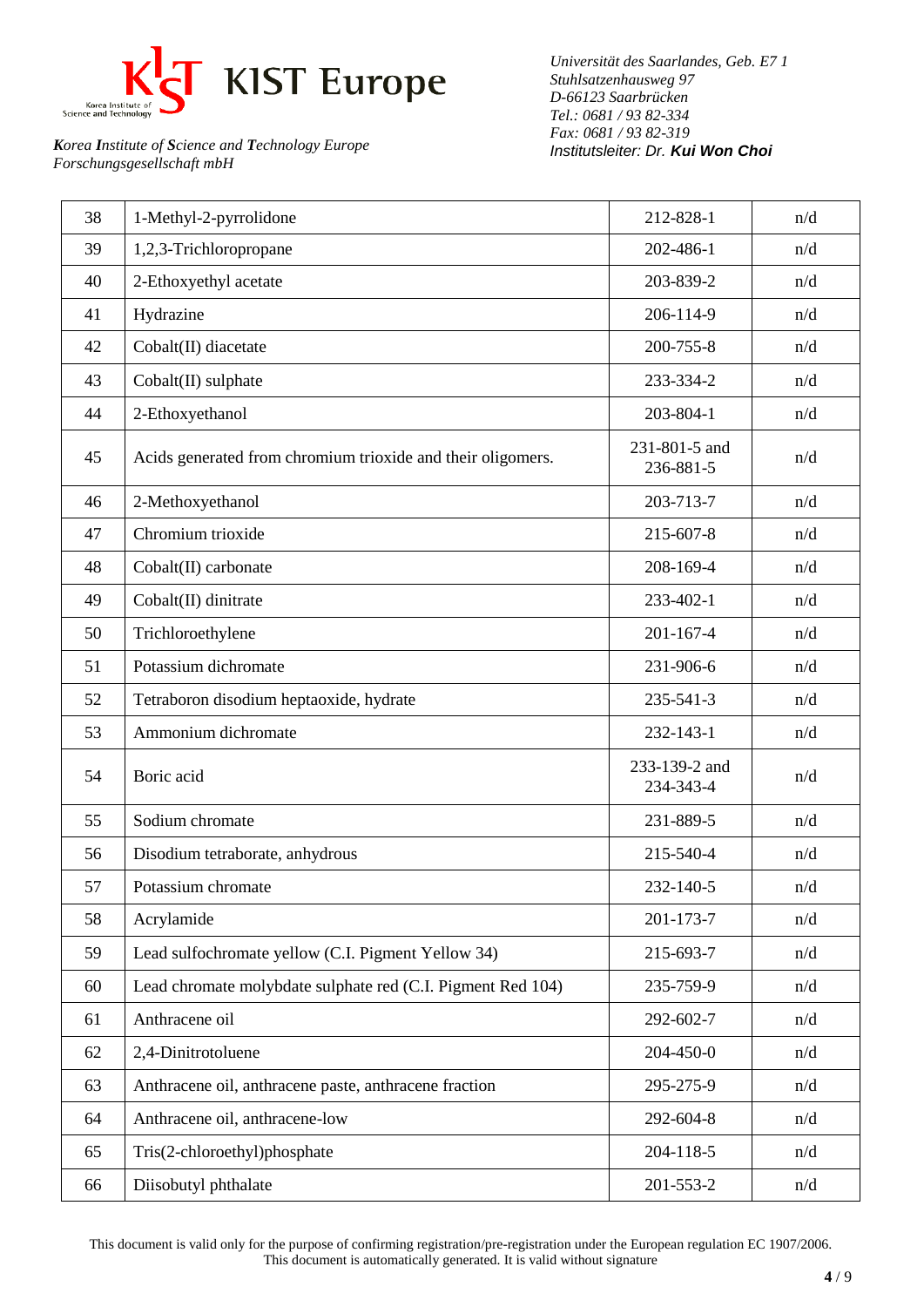

*Universität des Saarlandes, Geb. E7 1 Stuhlsatzenhausweg 97 D-66123 Saarbrücken Tel.: 0681 / 93 82-334 Fax: 0681 / 93 82-319 Institutsleiter: Dr. Kui Won Choi*

| 67 | Lead chromate                                                                                                                                                          | 231-846-0                                              | n/d |
|----|------------------------------------------------------------------------------------------------------------------------------------------------------------------------|--------------------------------------------------------|-----|
| 68 | Anthracene oil, anthracene paste                                                                                                                                       | 292-603-2                                              | n/d |
| 69 | Pitch, coal tar, high temp.                                                                                                                                            | 266-028-2                                              | n/d |
| 70 | Anthracene oil, anthracene paste, distn. lights                                                                                                                        | 295-278-5                                              | n/d |
| 71 | Lead hydrogen arsenate                                                                                                                                                 | 232-064-2                                              | n/d |
| 72 | Benzyl butyl phthalate (BBP)                                                                                                                                           | 201-622-7                                              | n/d |
| 73 | Bis (2-ethylhexyl)phthalate (DEHP)                                                                                                                                     | $204 - 211 - 0$                                        | n/d |
| 74 | 5-tert-butyl-2,4,6-trinitro-m-xylene (musk xylene)                                                                                                                     | 201-329-4                                              | n/d |
| 75 | Diarsenic trioxide                                                                                                                                                     | 215-481-4                                              | n/d |
| 76 | Bis(tributyltin) oxide (TBTO)                                                                                                                                          | 200-268-0                                              | n/d |
| 77 | Triethyl arsenate                                                                                                                                                      | 427-700-2                                              | n/d |
| 78 | Diarsenic pentaoxide                                                                                                                                                   | 215-116-9                                              | n/d |
| 79 | Sodium dichromate                                                                                                                                                      | 234-190-3                                              | n/d |
| 80 | Dibutyl phthalate (DBP)                                                                                                                                                | 201-557-4                                              | n/d |
| 81 | 4,4'- Diaminodiphenylmethane (MDA)                                                                                                                                     | 202-974-4                                              | n/d |
| 82 | Alkanes, C10-13, chloro (Short Chain Chlorinated Paraffins)                                                                                                            | 287-476-5                                              | n/d |
| 83 | Anthracene                                                                                                                                                             | $204 - 371 - 1$                                        | n/d |
| 84 | Hexabromocyclododecane (HBCDD) and all major<br>diastereoisomers identified: Alpha-hexabromocyclododecane Beta-<br>hexabromocyclododecane Gamma-hexabromocyclododecane | 247-148-4, 221-<br>695-9                               | n/d |
| 85 | Pyrochlore, antimony lead yellow                                                                                                                                       | 232-382-1                                              | n/d |
| 86 | 6-methoxy-m-toluidine (p-cresidine)                                                                                                                                    | 204-419-1                                              | n/d |
| 87 | Henicosafluoroundecanoic acid                                                                                                                                          | 218-165-4                                              | n/d |
| 88 | Hexahydromethylphthalic anhydride                                                                                                                                      | 247-094-1,<br>243-072-0,<br>256-356-4 and<br>260-566-1 | n/d |
| 89 | Cyclohexane-1,2-dicarboxylic anhydride                                                                                                                                 | 201-604-9,<br>236-086-3 and<br>238-009-9               | n/d |
| 90 | Dibutyltin dichloride (DBTC)                                                                                                                                           | 211-670-0                                              | n/d |
| 91 | Lead bis(tetrafluoroborate)                                                                                                                                            | 237-486-0                                              | n/d |
| 92 | Lead dinitrate                                                                                                                                                         | 233-245-9                                              | n/d |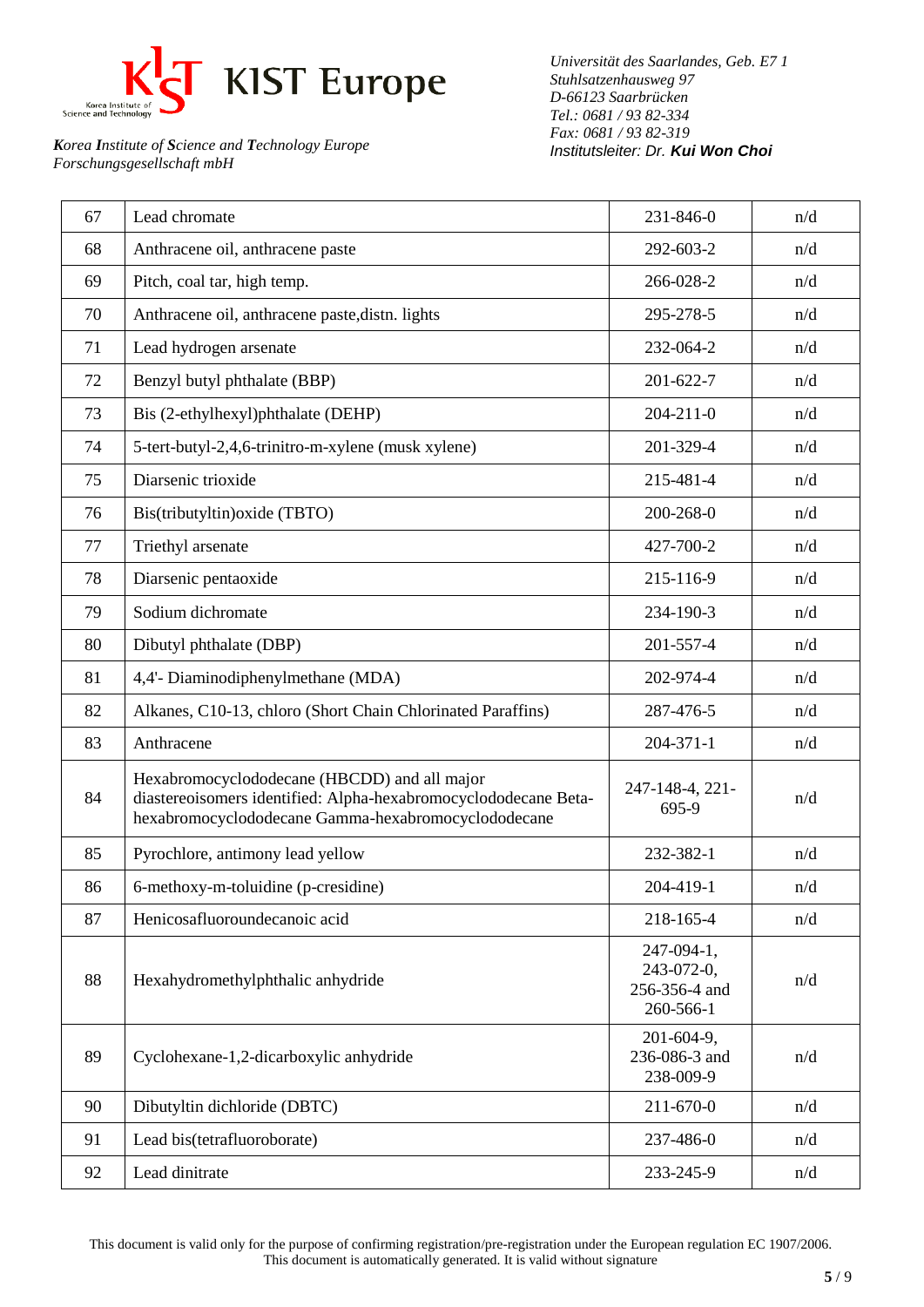

*Universität des Saarlandes, Geb. E7 1 Stuhlsatzenhausweg 97 D-66123 Saarbrücken Tel.: 0681 / 93 82-334 Fax: 0681 / 93 82-319 Institutsleiter: Dr. Kui Won Choi*

| 93  | Silicic acid, lead salt                                           | 234-363-3 | n/d |
|-----|-------------------------------------------------------------------|-----------|-----|
| 94  | 4-Aminoazobenzene                                                 | 200-453-6 | n/d |
| 95  | Lead titanium zirconium oxide                                     | 235-727-4 | n/d |
| 96  | Lead monoxide (lead oxide)                                        | 215-267-0 | n/d |
| 97  | o-Toluidine                                                       | 202-429-0 | n/d |
| 98  | 3-ethyl-2-methyl-2-(3-methylbutyl)-1,3-oxazolidine                | 421-150-7 | n/d |
| 99  | Silicic acid (H2Si2O5), barium salt (1:1), lead-doped             | 272-271-5 | n/d |
| 100 | Trilead bis(carbonate)dihydroxide                                 | 215-290-6 | n/d |
| 101 | Furan                                                             | 203-727-3 | n/d |
| 102 | N,N-dimethylformamide                                             | 200-679-5 | n/d |
| 103 | 4-(1,1,3,3-tetramethylbutyl)phenol, ethoxylated                   |           | n/d |
| 104 | 4-Nonylphenol, branched and linear                                |           | n/d |
| 105 | 4,4'-methylenedi-o-toluidine                                      | 212-658-8 | n/d |
| 106 | Diethyl sulphate                                                  | 200-589-6 | n/d |
| 107 | Dimethyl sulphate                                                 | 201-058-1 | n/d |
| 108 | Lead oxide sulfate                                                | 234-853-7 | n/d |
| 109 | Lead titanium trioxide                                            | 235-038-9 | n/d |
| 110 | Acetic acid, lead salt, basic                                     | 257-175-3 | n/d |
| 111 | [Phthalato(2-)]dioxotrilead                                       | 273-688-5 | n/d |
| 112 | Bis(pentabromophenyl) ether (decabromodiphenyl ether;<br>DecaBDE) | 214-604-9 | n/d |
| 113 | N-methylacetamide                                                 | 201-182-6 | n/d |
| 114 | Dinoseb (6-sec-butyl-2,4-dinitrophenol)                           | 201-861-7 | n/d |
| 115 | 1,2-Diethoxyethane                                                | 211-076-1 | n/d |
| 116 | Tetralead trioxide sulphate                                       | 235-380-9 | n/d |
| 117 | N-pentyl-isopentylphthalate                                       |           | n/d |
| 118 | Dioxobis(stearato)trilead                                         | 235-702-8 | n/d |
| 119 | Tetraethyllead                                                    | 201-075-4 | n/d |
| 120 | Pentalead tetraoxide sulphate                                     | 235-067-7 | n/d |
| 121 | Pentacosafluorotridecanoic acid                                   | 276-745-2 | n/d |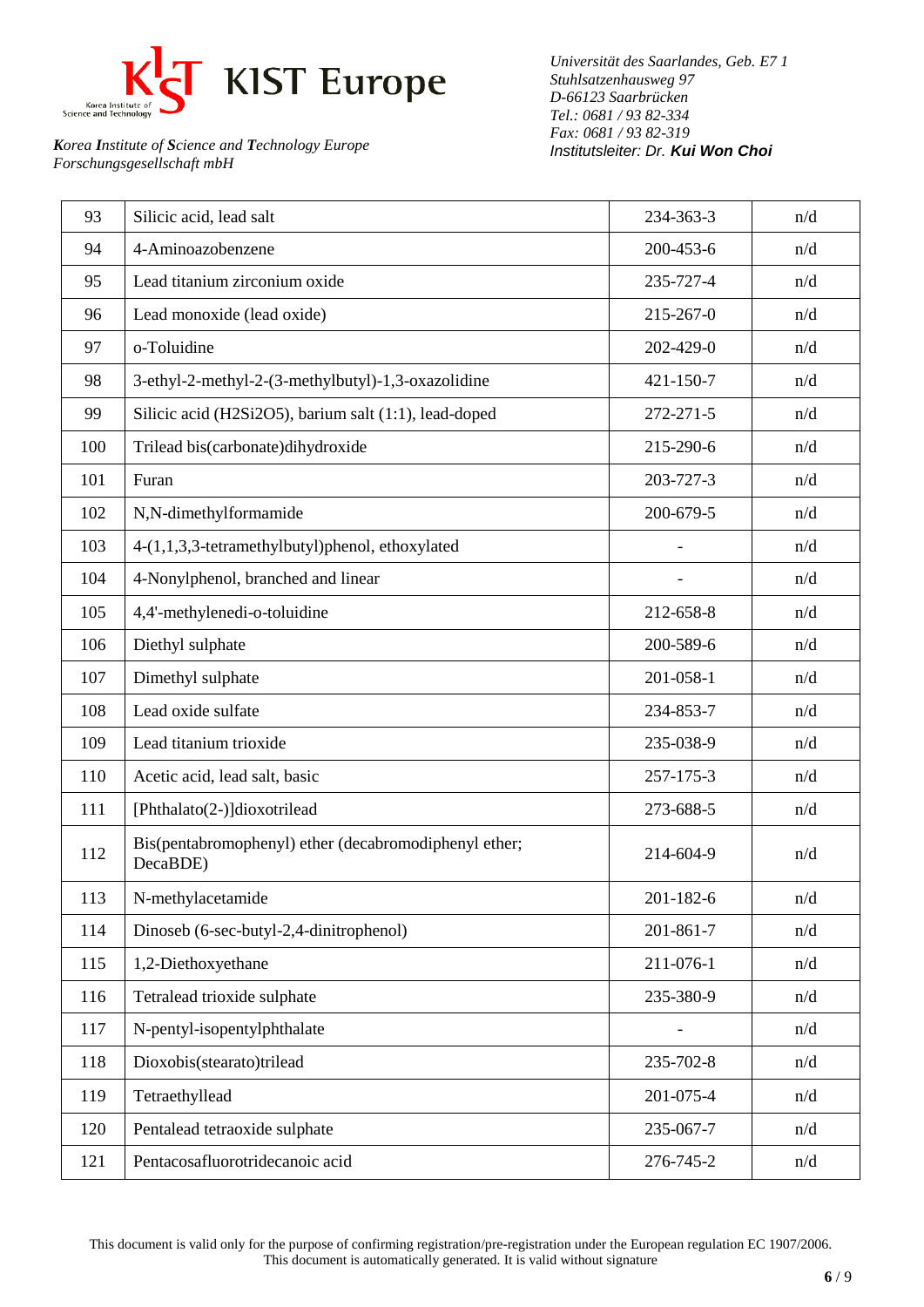

*Universität des Saarlandes, Geb. E7 1 Stuhlsatzenhausweg 97 D-66123 Saarbrücken Tel.: 0681 / 93 82-334 Fax: 0681 / 93 82-319 Institutsleiter: Dr. Kui Won Choi*

| 122 | Tricosafluorododecanoic acid                                                                                                                                                                                                                                                                                                                       | 206-203-2       | n/d |
|-----|----------------------------------------------------------------------------------------------------------------------------------------------------------------------------------------------------------------------------------------------------------------------------------------------------------------------------------------------------|-----------------|-----|
| 123 | Heptacosafluorotetradecanoic acid                                                                                                                                                                                                                                                                                                                  | 206-803-4       | n/d |
| 124 | 1-bromopropane (n-propyl bromide)                                                                                                                                                                                                                                                                                                                  | 203-445-0       | n/d |
| 125 | Methoxyacetic acid                                                                                                                                                                                                                                                                                                                                 | 210-894-6       | n/d |
| 126 | 4-methyl-m-phenylenediamine (toluene-2,4-diamine)                                                                                                                                                                                                                                                                                                  | 202-453-1       | n/d |
| 127 | Methyloxirane (Propylene oxide)                                                                                                                                                                                                                                                                                                                    | 200-879-2       | n/d |
| 128 | Trilead dioxide phosphonate                                                                                                                                                                                                                                                                                                                        | 235-252-2       | n/d |
| 129 | o-aminoazotoluene                                                                                                                                                                                                                                                                                                                                  | 202-591-2       | n/d |
| 130 | 1,2-Benzenedicarboxylic acid, dipentylester, branched and linear                                                                                                                                                                                                                                                                                   | 284-032-2       | n/d |
| 131 | 4,4'-oxydianiline and its salts                                                                                                                                                                                                                                                                                                                    | 202-977-0       | n/d |
| 132 | Orange lead (lead tetroxide)                                                                                                                                                                                                                                                                                                                       | 215-235-6       | n/d |
| 133 | Biphenyl-4-ylamine                                                                                                                                                                                                                                                                                                                                 | 202-177-1       | n/d |
| 134 | Diisopentylphthalate                                                                                                                                                                                                                                                                                                                               | 210-088-4       | n/d |
| 135 | Fatty acids, C16-18, lead salts                                                                                                                                                                                                                                                                                                                    | 292-966-7       | n/d |
| 136 | Diazene-1,2-dicarboxamide (C,C'-azodi(formamide))                                                                                                                                                                                                                                                                                                  | 204-650-8       | n/d |
| 137 | Sulfurous acid, lead salt, dibasic                                                                                                                                                                                                                                                                                                                 | $263 - 467 - 1$ | n/d |
| 138 | Lead cyanamidate                                                                                                                                                                                                                                                                                                                                   | 244-073-9       | n/d |
| 139 | Cadmium                                                                                                                                                                                                                                                                                                                                            | 231-152-8       | n/d |
| 140 | Ammonium pentadecafluorooctanoate (APFO)                                                                                                                                                                                                                                                                                                           | 223-320-4       | n/d |
| 141 | Pentadecafluorooctanoic acid (PFOA)                                                                                                                                                                                                                                                                                                                | 206-397-9       | n/d |
| 142 | Dipentyl phthalate (DPP)                                                                                                                                                                                                                                                                                                                           | 205-017-9       | n/d |
| 143 | 4-Nonylphenol, branched and linear, ethoxylated [substances with a<br>linear and/or branched alkyl chain with a carbon number of 9<br>covalently bound in position 4 to phenol, ethoxylated covering<br>UVCB- and well-defined substances, polymers and homologues,<br>which include any of the individual isomers and/or combinations<br>thereof] |                 | n/d |
| 144 | Cadmium oxide                                                                                                                                                                                                                                                                                                                                      | 215-146-2       | n/d |
| 145 | Cadmium sulphide                                                                                                                                                                                                                                                                                                                                   | 215-147-8       | n/d |
| 146 | Disodium $3,3'$ -[[1,1'-biphenyl]-4,4'-diylbis(azo)]bis(4-<br>aminonaphthalene-1-sulphonate) (C.I. Direct Red 28)                                                                                                                                                                                                                                  | 209-358-4       | n/d |
| 147 | Disodium 4-amino-3-[[4'-[(2,4-diaminophenyl)azo][1,1'-biphenyl]-<br>4-yl]azo] -5-hydroxy-6-(phenylazo)naphthalene-2,7-disulphonate<br>(C.I. Direct Black 38)                                                                                                                                                                                       | 217-710-3       | n/d |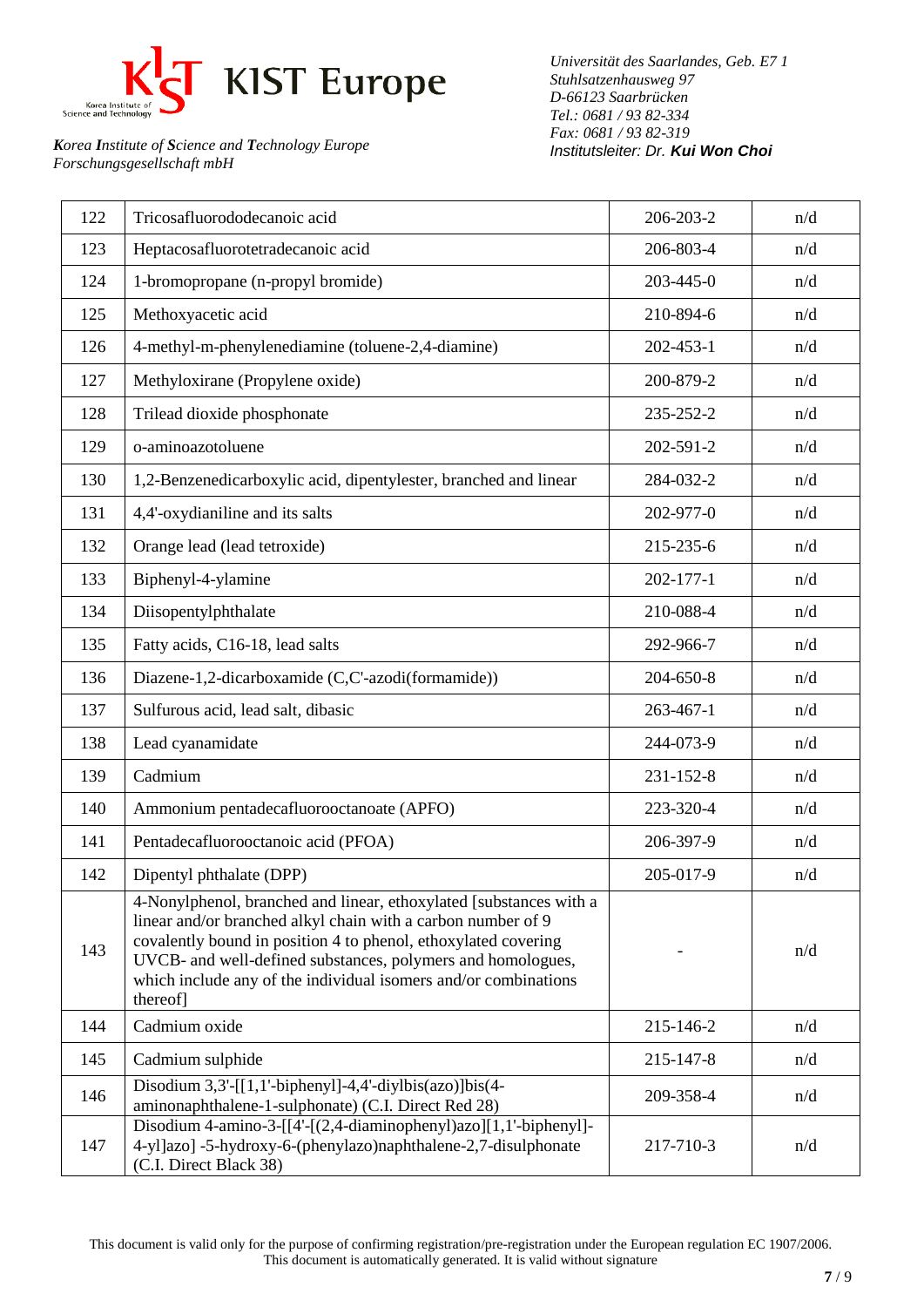

*Universität des Saarlandes, Geb. E7 1 Stuhlsatzenhausweg 97 D-66123 Saarbrücken Tel.: 0681 / 93 82-334 Fax: 0681 / 93 82-319 Institutsleiter: Dr. Kui Won Choi*

| 148 | Dihexyl phthalate                                                                                                                                                                                                                                                        | 201-559-5              | n/d |
|-----|--------------------------------------------------------------------------------------------------------------------------------------------------------------------------------------------------------------------------------------------------------------------------|------------------------|-----|
| 149 | Imidazolidine-2-thione (2-imidazoline-2-thiol)                                                                                                                                                                                                                           | 202-506-9              | n/d |
| 150 | Lead di(acetate)                                                                                                                                                                                                                                                         | 206-104-4              | n/d |
| 151 | Trixylyl phosphate                                                                                                                                                                                                                                                       | 246-677-8              | n/d |
| 152 | Cadmium chloride                                                                                                                                                                                                                                                         | 233-296-7              | n/d |
| 153 | 1,2-Benzenedicarboxylic acid, dihexyl ester, branched and linear                                                                                                                                                                                                         | 271-093-5              | n/d |
| 154 | Sodium peroxometaborate                                                                                                                                                                                                                                                  | 231-556-4              | n/d |
| 155 | Sodium perborate; perboric acid, sodium salt                                                                                                                                                                                                                             | 239-172-9<br>234-390-0 | n/d |
| 156 | Cadmium fluoride                                                                                                                                                                                                                                                         | 232-222-0              | n/d |
| 157 | Cadmium sulphate                                                                                                                                                                                                                                                         | 233-331-6              | n/d |
| 158 | 2-benzotriazol-2-yl-4,6-di-tert-butylphenol (UV-320)                                                                                                                                                                                                                     | 223-346-6              | n/d |
| 159 | 2-(2H-benzotriazol-2-yl)-4,6-ditertpentylphenol (UV-328)                                                                                                                                                                                                                 | 247-384-8              | n/d |
| 160 | 2-ethylhexyl 10-ethyl-4,4-dioctyl-7-oxo-8-oxa-3,5-dithia-4-<br>stannatetradecanoate (DOTE)                                                                                                                                                                               | 239-622-4              | n/d |
| 161 | reaction mass of 2-ethylhexyl 10-ethyl-4,4-dioctyl-7-oxo-8-oxa-3,5-<br>dithia-4-stannatetradecanoate and 2-ethylhexyl 10-ethyl-4-[[2-[(2-<br>ethylhexyl)oxy]-2-oxoethyl]thio]-4-octyl-7-oxo-8-oxa-3,5-dithia-4-<br>stannatetradecanoate (reaction mass of DOTE and MOTE) |                        | n/d |
| 162 | 1,2-benzenedicarboxylic acid, di-C6-10-alkyl esters; 1,2-<br>benzenedicarboxylic acid, mixed decyl and hexyl and octyl diesters<br>with $\geq$ 0.3% of dihexyl phthalate (EC No. 201-559-5)                                                                              | 271-094-0<br>272-013-1 | n/d |
| 163 | 5-sec-butyl-2-(2,4-dimethylcyclohex-3-en-1-yl)-5-methyl-1,3-<br>dioxane [1], 5-sec-butyl-2-(4,6-dimethylcyclohex-3-en-1-yl)-5-<br>methyl-1,3-dioxane [2] [covering any of the individual<br>stereoisomers of [1] and [2] or any combination thereof]                     |                        | n/d |
| 164 | 1,3-propanesultone                                                                                                                                                                                                                                                       | 214-317-9              | n/d |
| 165 | 2,4-di-tert-butyl-6-(5-chlorobenzotriazol-2-yl)phenol (UV-327)                                                                                                                                                                                                           | 223-383-8              | n/d |
| 166 | 2-(2H-benzotriazol-2-yl)-4-(tert-butyl)-6-(sec-butyl)phenol (UV-<br>350)                                                                                                                                                                                                 | 253-037-1              | n/d |
| 167 | Nitrobenzene                                                                                                                                                                                                                                                             | 202-716-0              | n/d |
| 168 | Perfluorononan-1-oic-acid and its sodium and ammonium salts                                                                                                                                                                                                              | 206-801-3              | n/d |
| 169 | Benzo[def]chrysene(Benzo[a]pyrene)                                                                                                                                                                                                                                       | 200-028-5              | n/d |
| 170 | $p-(1,1-dimethylpropyl)$ phenol                                                                                                                                                                                                                                          | 201-280-9              | n/d |
| 171 | Nonadecafluorodecanoic acid (PFDA) and its sodium and<br>ammonium salts Nonadecafluorodecanoic acid                                                                                                                                                                      | 206-400-3              | n/d |
|     | Ammonium nonadecafluorodecanoate                                                                                                                                                                                                                                         | 221-470-5              | n/d |